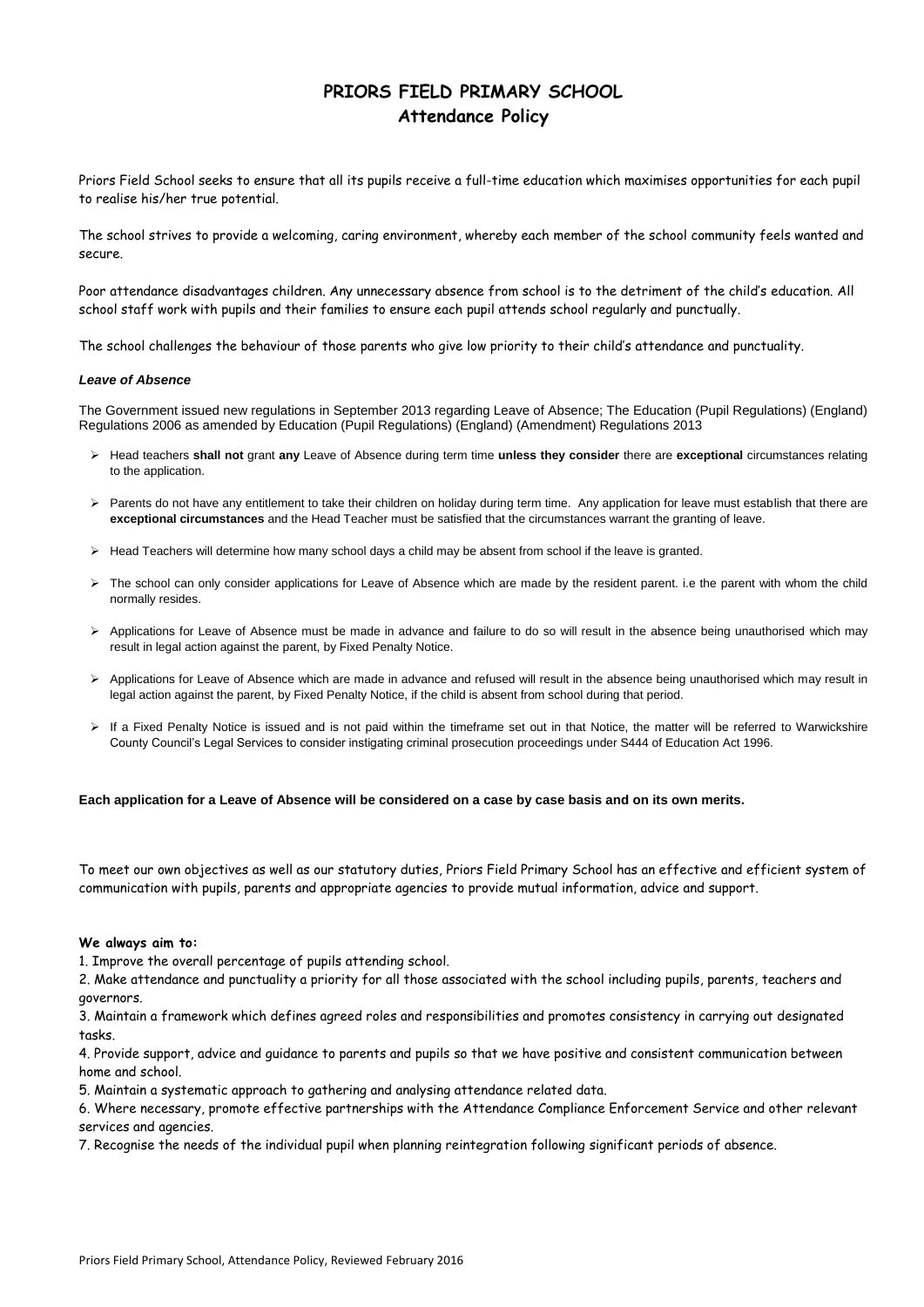Priors Field Primary School, Attendance Policy, Reviewed February 2016

# **Aim No. 1: To improve the overall percentage attendance of pupils at school**

1. Apply Whole School Attendance Policy consistently.

- 2. Maintain a high profile for attendance and punctuality.
- 3. Relate attendance issues directly to the school's values, ethos and curriculum.

4. Monitor progress in attendance measurable outcomes.

# **Aim No. 2: To make attendance and punctuality a priority for all those associated with the school including pupils, parents, teachers and governors**

1. Use school prospectus (published on school website).

- 2. HT to report on attendance in HT reports to Governors and to inform parents termly via school newsletter.
- 3. Provide training for new teachers so that they are aware of their statutory responsibilities.
- 4. Display materials at focal points entrance hall, outside noticeboard.
- 5. Use newsletters to make parents aware of any changes to leave of absence regulations
- 6. Following receipt of holiday application form Priors Field School to use the Warwickshire LA Process Map (Appendix 1) before informing parents of decision by letter from Headteacher.

# **Aim No. 3: To maintain a framework which defines agreed roles and responsibilities and promotes consistency in carrying out designated tasks**

- PSHE&C
- Assemblies
- Staff available to talk to pupils
- Making use of available resources
- Displays
- 2. Set aside area/time for parents to speak to staff.
- 3. Promote expectation of absence letters/phone calls from parents.
- 4. Maintain first day absence contact.
- 5. Maintain accurate and up-to-date contact information for parents.
- 6. Involve parents from earliest stage.
- 7. Provide information in a user-friendly way (may include languages other than English, and non-written where appropriate).

1. Maintain unambiguous procedures for statutory registration.

2. Attempt to make phone contact, using designated school staff, on first day of absence using the contact numbers which parents have provided to the school.

- 3. Ensure clearly defined late registration procedures.
- 4. Respond swiftly to lateness (in respect of both pupils and parents).
- 5. Review attendance monthly and take prompt action where individual children's attendance falls below 90%.

# **Aim No. 4: To provide support, advice and guidance to parents and pupils so that we have positive and consistent communication between home and school**

1. Highlight to children attendance issues via:

## **Aim No. 5: To maintain a systematic approach in gathering and analysing attendance related data**

1. Maintain a school register for attendance and ensure pupils are marked absent or present at the beginning of each morning and afternoon session.

2. Adhere to the following procedures:

- Any child arriving after the 8.55am bell is signed in by a parent, using the 'signing in book' situated in the porch area.
- Any child arriving after 8.55am but before registration closes at 9.25am is marked 'late'. Arrival after 9.25am is unauthorised absence unless a legitimate reason is supplied e.g. doctor/optician/dentist.
- Any child arriving after 1.10pm but before registration closes at 1.25pm is marked 'late'. Arrival after 1.25pm is unauthorised absence unless a legitimate reason is supplied.
- 

3. Identify developing patterns of irregular attendance and lateness.

**Aim No. 6. Recognise the needs of the individual pupil when planning reintegration following significant periods of absence**  1. Be sensitive to the individual needs and circumstances of returning pupils.

2. Involve/inform all staff in/of reintegration process.

3. Provide opportunities for counselling and feedback.

4. Consider peer support and mentoring.

5. Involve parents as far as possible.

6. Agree timescale for review of reintegration plan.

7. Include ACE, parents and pupil in reintegration plan.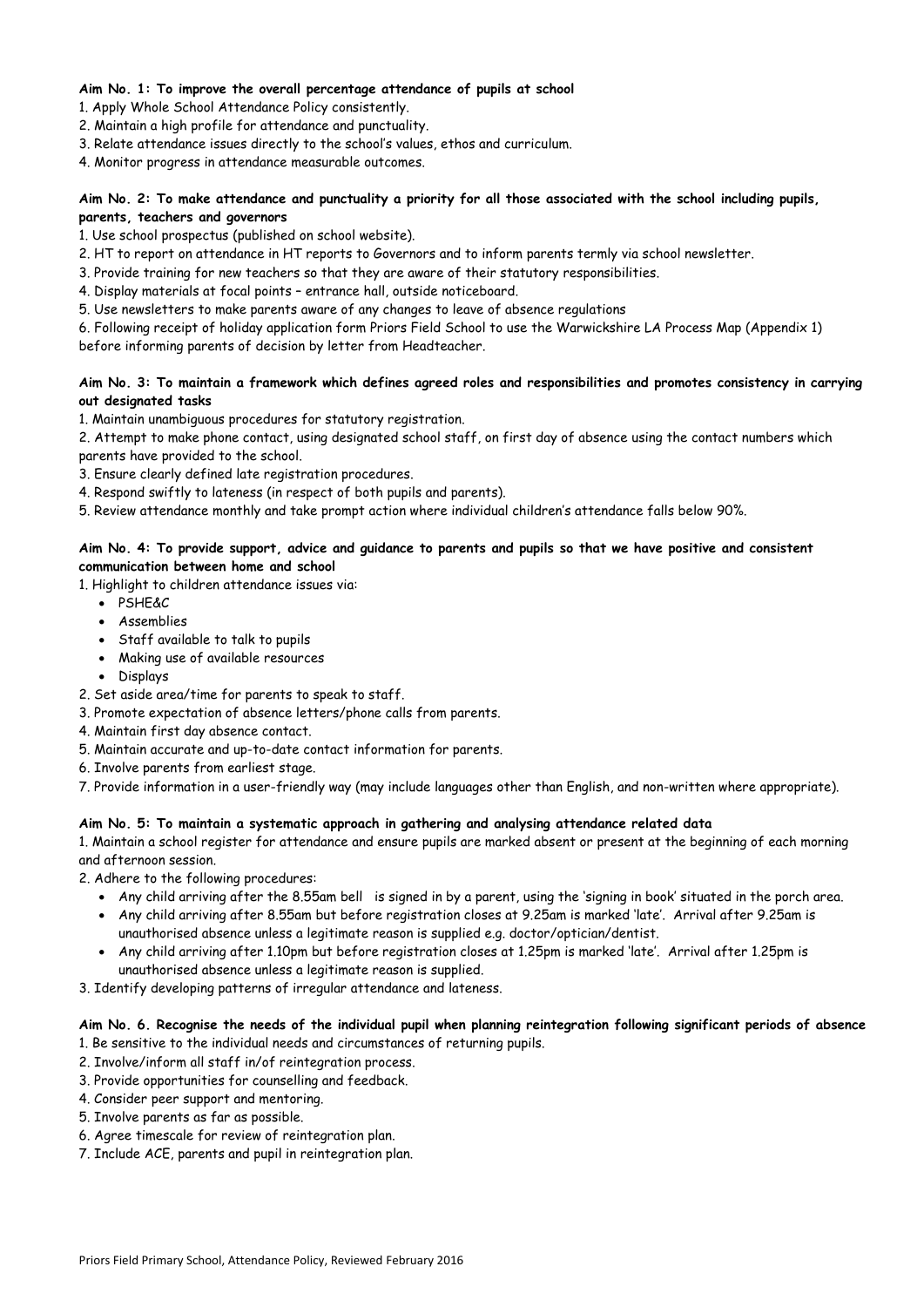### Appendix 1 (Warwickshire LA Process Map)